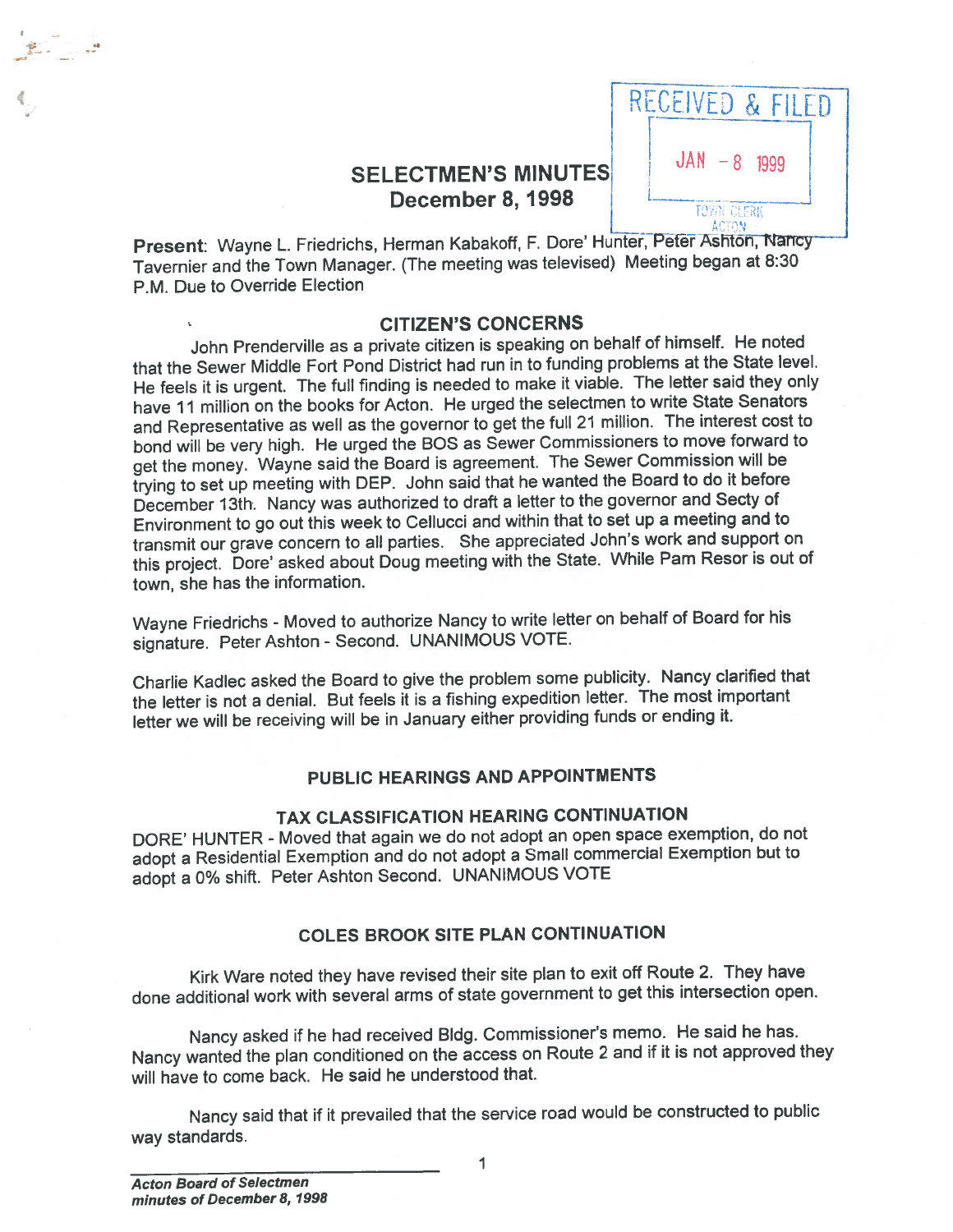If approva<sup>l</sup> is granted the approva<sup>l</sup> will be for the entire project but <sup>p</sup>hased in. She would like to review each <sup>p</sup>hase. Future <sup>p</sup>hases will be brought back to Board for review with regar<sup>d</sup> to traffic. The first two bldgs will be 85,000 sq. ft. to ge<sup>t</sup> them up and financially set. The board would like <sup>a</sup> sidewalk for Hosmer to Robinwood, and a pedestrian and bike path to Kelley's Corner. With regar<sup>d</sup> to parking issues they have been addressed and they have <sup>p</sup>lanned it in concert with the current number under the bylaw. He noted this could be adjusted/decreased later. Kirk said they can keep an eye on this during <sup>p</sup>hasing in. Nancy asked him about the Fire Dept. turning radius comment, and he said he feels they can address it. Basketball courts to be used by the employees and citizens on off-hours. Bike racks and showers are asked for and included in his buildings. Health Department Comments about drainage collection system are interested in water Shed based trading. She felt it would be <sup>a</sup> goo<sup>d</sup> <sup>p</sup>lace to try it out if we go<sup>t</sup> credit from DEP. Nancy reviewed the Water District Comments and felt we would have to look at our specifications to reduce water consumption <sup>p</sup>lans with regar<sup>d</sup> to landscaping. The District urge<sup>d</sup> low water types of <sup>p</sup>lants. He said they tend to have low maintenance <sup>p</sup>lantings if it did not take away from feel or aesthetics. Engineering has concern on erosion <sup>p</sup>lans. Kirk agree<sup>d</sup> and said he would add it to the <sup>p</sup>lan.

Rizzo Associates described the exiting and turning <sup>p</sup>lans. This will also allow residents to access to landfill. Nancy asked if traffic humps or calming on this street could be used. They are working with engineering dept. on this.

Herman asked about the impact on the "Woods" neighborhood. He said probably none. They will be enticed to stay on Route 2 because it will be easier to commute.

Dore' wanted to see the historic data on the traffic that he feels may be over <sup>20</sup> years old.

Peter asked about trip ends of <sup>100</sup> east bound and if any would come from Stow area. He wants some type of traffic calming. He asked about emergency gate and they would be able to work it out. He asked about the <sup>350</sup> trips down Hosmer Street. It won't eliminate but they try to reduce. They would like to reduce that in half by enticing motorist to stay on Route 2. They are willing to work with the Town to address these issues of traffic on Piper and School Street.

Dore' asked about Kevin Sullivan's letter. Kirk felt that the issues have been resolved and he is working toward that.

Chet Atkins said that this is an important <sup>p</sup>lan with regar<sup>d</sup> to economic development and keeping businesses in Town. He felt that things are now different and felt it would solve problems for the neighborhood.

Sam Lawton TAG said they are meeting and he was asked to present. They have reviewed draft traffic repor<sup>t</sup> on July <sup>8</sup> and 17th. They responded to Board on September 15th. The Towns traffic consultant Howard Stein Hudson has been forwarded all this information. TAC doesn't feel that can <sup>g</sup>ive recommendation on this and reques<sup>t</sup> the opportunity to have <sup>a</sup> week to review and provide the BOS with an adequate response would be needed. They want to give <sup>a</sup> full <sup>p</sup>icture to the Board after reviewing the reports and presen<sup>t</sup> at the next BOS meeting.

Jeff Corman Piper Road resident said he was concerned about the traffic impacts

2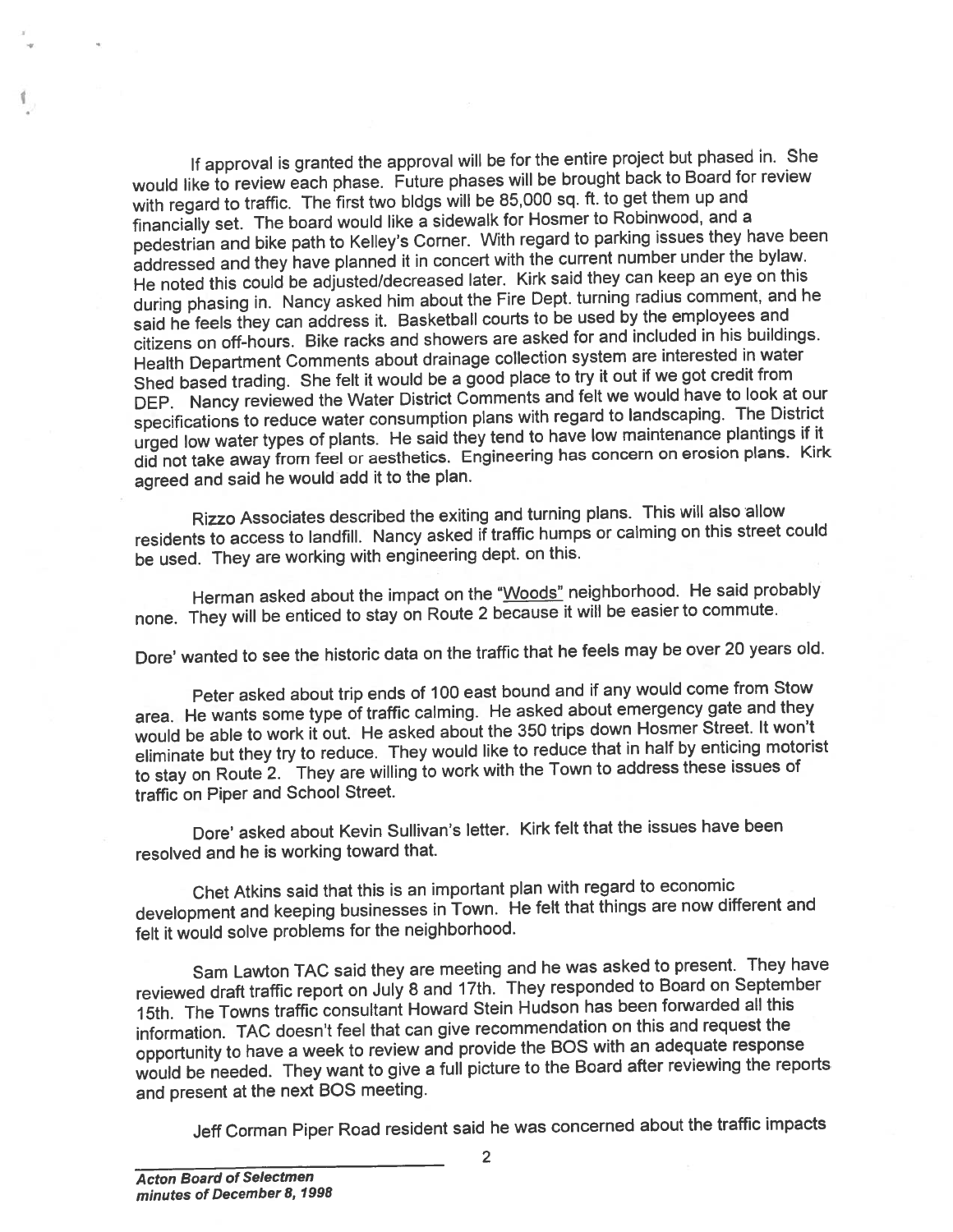on his street. He felt that there was not <sup>a</sup> lot of mitigation for Piper Road. The Street is narrow and winding and wanted mitigation looked at. Wanted the proponen<sup>t</sup> to perform <sup>a</sup> pos<sup>t</sup> traffic study to see where the needs are. Wayne said that was the intention of phasing in.

Bill Brombeck <sup>266</sup> School Street - He was asking about traffic and felt they would come around rotary and head towards Lawsbook and School Street. He wanted prohibition of turning into the project.

NANCY TAVERNIER - Moved to continue to December 15th at 7:35. DORE' HUNTER - Second. UNANIMOUS VOTE.

## SELECTMEN'S BUSINESS

TOWN MEETING RECAP - Dote' noted that we had <sup>a</sup> fairly unique situation at town meeting. He asked that if it there were more than one presentation they should be coordinated. Nancy felt that we should respec<sup>t</sup> people's time at Town Meeting and that to continue to press the same points was treading on people who made <sup>a</sup> huge effort to attend. Peter felt that Town Meeting was <sup>a</sup> chance for everyone to presen<sup>t</sup> ideas, he felt the presentations should be briefer and answer questions and have other offer opinions.

Nancy felt it was <sup>a</sup> well understood by Town Meeting night. She felt the presentations were to long.

Herman felt that the <sup>p</sup>hysically layout was difficult and addition to trouble seeing and hearing and in addition the New Moderator. He hopes it will be <sup>a</sup> long time before it is duplicated. To the extent of the troubles we had he thinks it can be laid on the <sup>p</sup>hysical layout. He felt that if we were in our traditional environment it would have worked better.

Wayne said that his position was <sup>a</sup> registered presenter and it was not out of order. He felt that the most horrific was Mr. Kadlec's cut off at the knees. He feels that the moderator thought that Mr. KadeIc was <sup>a</sup> debater and not <sup>a</sup> registered presenter.

Dore' suggested we insist that the School take efforts to coordinate functions and not to delay or impede set up as alleged in Crimson Techs Letter.

Charlie Kadlec further noted that he objects to LW\l limit on debate. And felt that the scheduling of speakers is to be handled by Moderator.

Dore' said he wanted to make sure that if any member of Board other than the Selectman assigned to the warrant article prepares <sup>a</sup> presentation that he/she has the courtesy to spea<sup>k</sup> with the article presenter.

Joanne Berry - Five-minute issue came from the Town Meeting study, but agree<sup>d</sup> it did not work and they will be following up.

Sidney Johnston -Confused in order of the way things went with regar<sup>d</sup> to motions and then the presentation.

OTHER- MAPC -Wayne noted that we go<sup>t</sup> <sup>a</sup> letter on the due date for comments from MAPC. He will follow up.